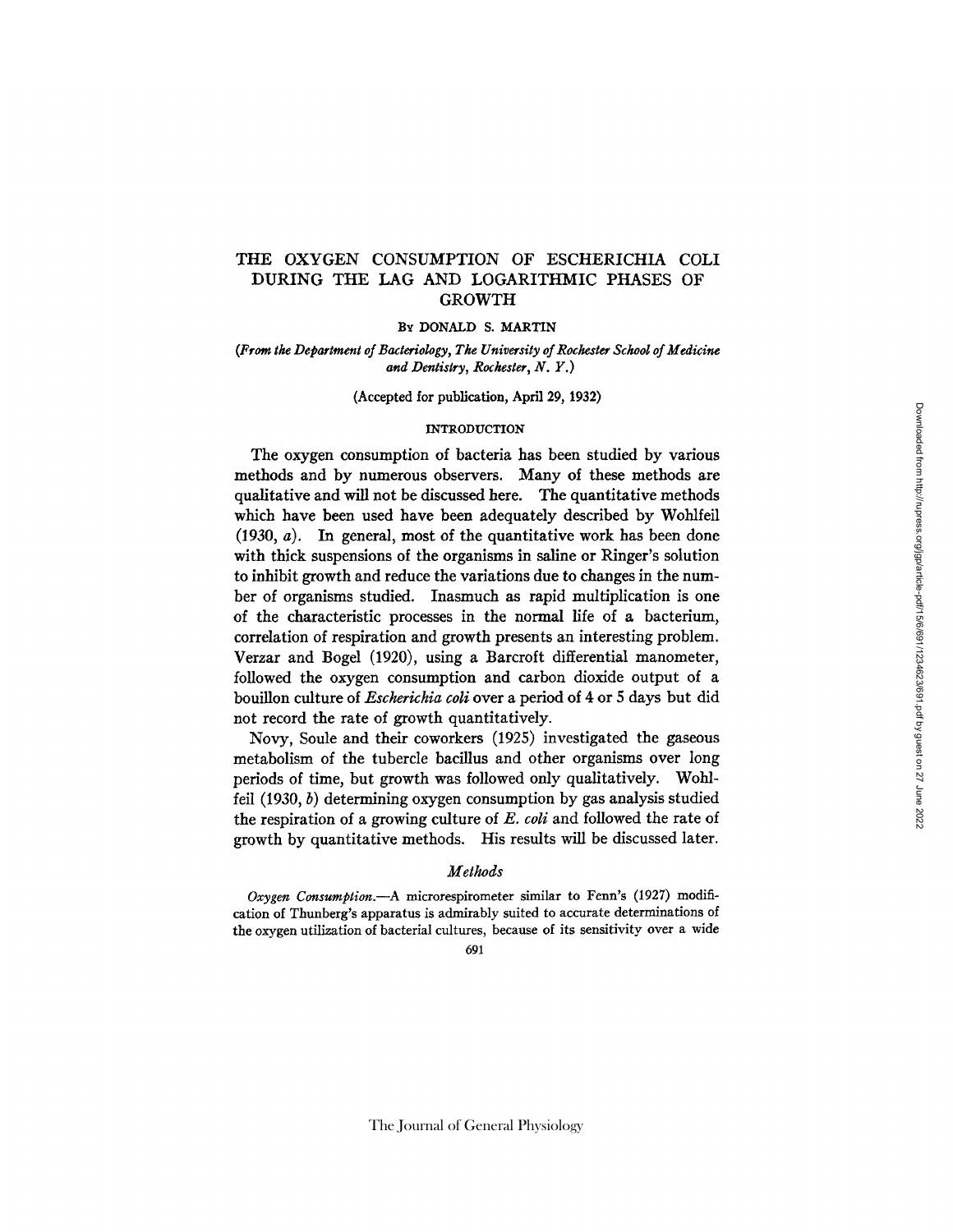## 692 OXYGEN CONSUMPTION OF ESCHERICHIA COLI

range of rate changes. The apparatus used in these experiments was a further modification of Fenn's respirometer by Jares.<sup>1</sup> It consists essentially of two flasks,  $E$  and  $C$ , (Fig. 1) connected by means of ground glass stoppers and three-way stop-cocks, S, to side arms, A, opening to the air, and to each end of an even-bored capillary tube, T. The respirometer differs from the one used by Jares only in the shape and size of the flasks. The control flask, C, may be of any shape but the experimental flask, E, is shaped like a short squat Erlenmeyer flask and in addition contains a "well,"  $W$ , made of a short piece of glass tubing fused into the bottom of the vessel which serves as a container for the sodium hydroxide. The shape of the latter flask allows 5 cc. of medium to have a surface area of 25 sq. cm.



Fic. 1

Calibration of the flasks was done by filling to the level of the stop-cocks with mercury and weighing. Similarly, the capillary was calibrated by weighing the mercury which filled a measured length of the tube. The constants for the apparatus used in the following experiments were:

|  | Vol. of experimental flask $=$ |  | $36.06 \text{ cc.}$                                             |
|--|--------------------------------|--|-----------------------------------------------------------------|
|  | " " control $" =$              |  | $24.11$ "                                                       |
|  |                                |  | " " capillary tube 1 cm. in length $= 8.214 \times 10^{-3}$ cc. |

Only the flasks were autoclaved, as it was found that contamination from the stoppers occurred only rarely, and the purity of the culture was checked hourly by plating methods. A small drop of kerosene, *K,* was placed in the capillary tube and a celluloid rule,  $R$ , marked in millimeters, was wired to the tube.

<sup>1</sup> To be published.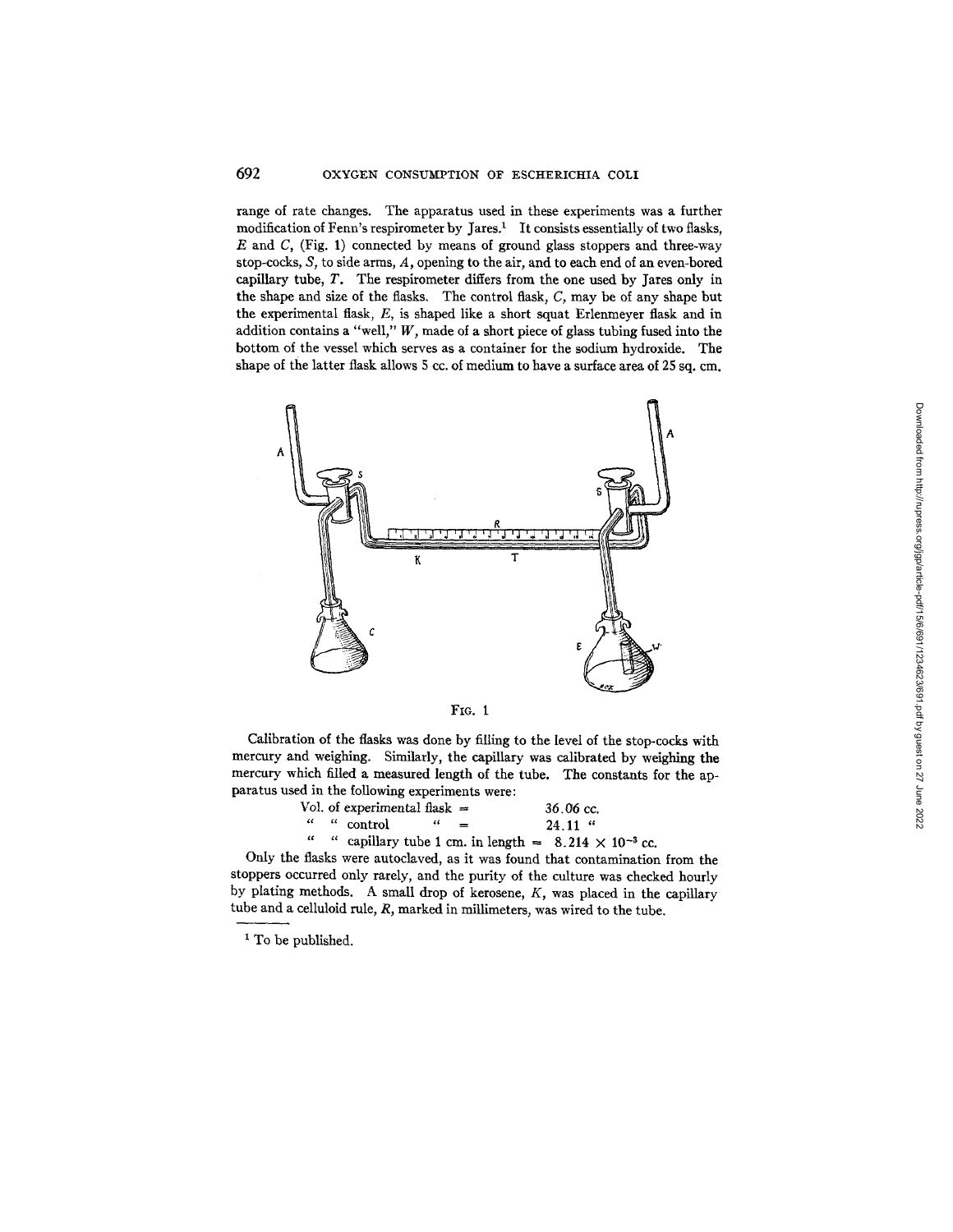After placing 1 cc. of sodium hydroxide in the center well,  $W$ , of the experimental flask, 5 cc. of sterile medium was placed in this flask and 1 cc. in the control flask. The entire apparatus was then immersed to the level of the top of the stopcocks in a rapidly stirred water bath kept at a temperature of  $37.5^{\circ} \pm 0.01^{\circ}$ C. and was shaken at a constant rate by a motor-driven shaking device. The carbon dioxide formed during the experiment was taken up by the sodium hydroxide and as oxygen was consumed by the culture the drop moved toward the experimental flask. Readings of one end of the drop were taken at various intervals by sighting along a plumb-line held near the end of the drop in order to avoid parallax. Determination of the amount of oxygen consumed by the culture was calculated from observation of the distance through which the drop had moved during a definite time interval  $t$ , according to Fenn's (1928) formula:

$$
x = d\left(\frac{V_c + V_s}{V_c + d}\right)\left(\frac{p - y}{p}\right),\,
$$

where  $x = 0$  avere consumption during time t

- $d =$ volume of capillary tube through which drop has moved during time t
	- $V_c$  = volume of control flask minus volume of medium
- $V_{\bullet}$  = volume of experimental flask minus volume of medium and sodium hydroxide
	- $p =$  barometric pressure
- $y =$  vapor pressure in both flasks

Since  $d$  is so small in comparison with  $V_c$ , for practical purposes it has been dropped from the expression  $\frac{V_c + V_c}{V_c + d}$  but of course must be retained elsewhere in the

#### equation.

One of the disadvantages of this method lies in the fact that in order to withdraw samples of the culture for analysis, the apparatus must be removed from the water bath and the flask opened to the air, which disturbs the pressure equilibrium and increases the risk of contamination. Control experiments have shown, however, that if the sample is taken quickly and the apparatus returned to the water bath immediately, 10 minutes is sufficient time for equilibrium to be reestablished.

*Medium.--A* 2 per cent Difco Bacto-peptone solution in distilled water, containing 0.5 per cent NaC1, pH 7.6, was used in all experiments. As may be expected, the sterile medium *per se* used oxygen at a very slow rate. The rate of oxygen consumption is practically constant over a period of a few hours, but gradually diminishes over a period of 24 hours or longer. The greatest rate observed with this medium was  $1.0 \times 10^{-5}$  cc. of oxygen per minute per cc. of medium. In the early stages of the experiment, when there are comparatively few bacteria present, 50 to 60 per cent of the total oxygen consumption can be accounted for by the medium itself, but within an hour after inoculation this cor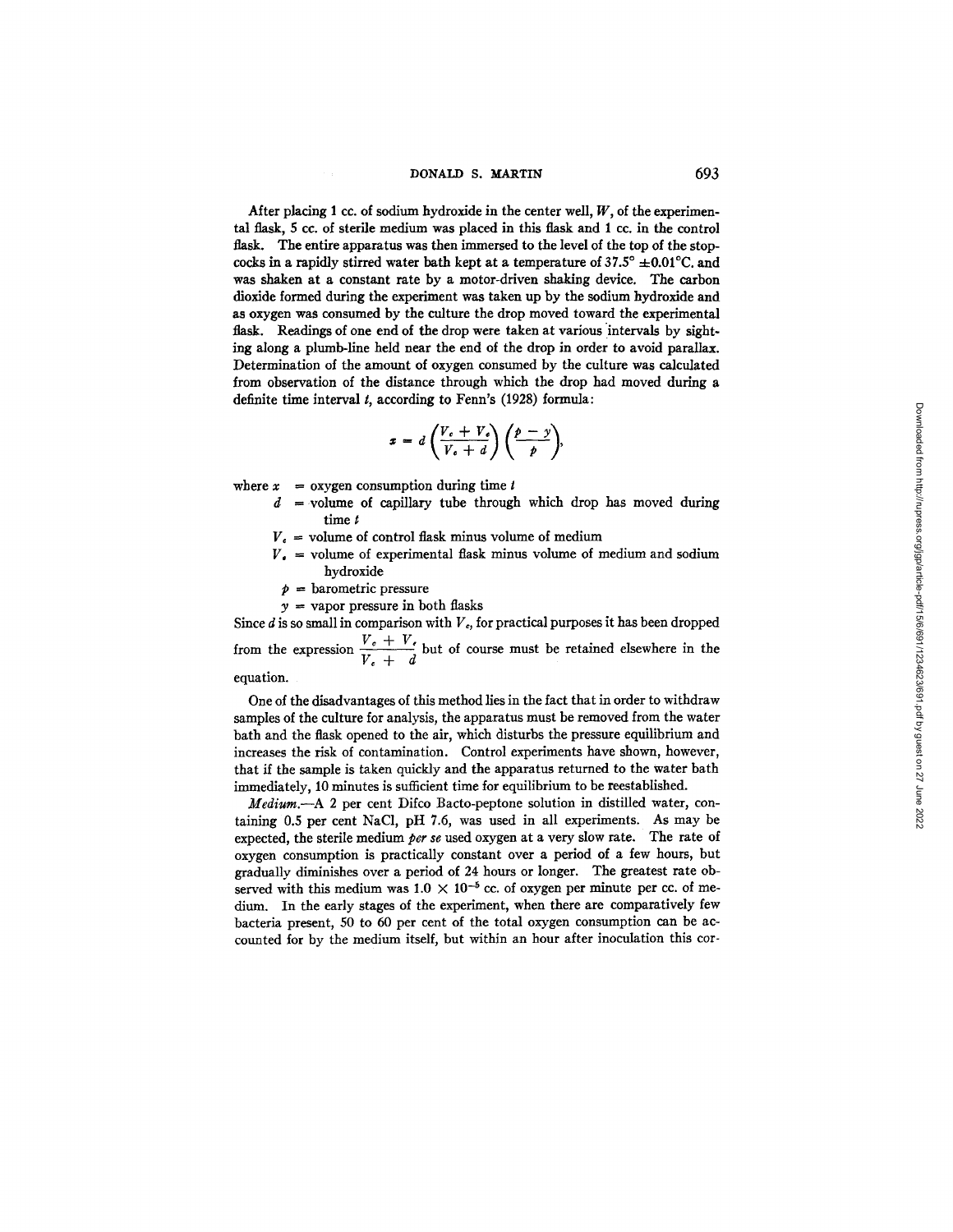rection becomes almost negligible. For this reason, the medium was put into the flask 24 hours before inoculation and the apparatus placed in the water bath and shaken. Readings were taken at various intervals and the rate of oxygen consumption of the sterile medium during the hour preceding inoculation was assumed to be constant throughout the experiment, all calculations being corrected according to this figure. Even though this value may not be correct 4 to 5 hours after inoculation it may be assumed to be constant for the first hour or two, which is the only period in which the value is large enough to cause error.

*Organisms.--Esch. coli* (Strain S) was used in all experiments. The culture was carried along on agar slants or in peptone water until 12 to 20 hours before the beginning of the experiment, when one loopful was inoculated into a large flask of medium identical with the medium in the respirometer. This flask was kept in the incubator until 1 hour before inoculation, when it was placed in the water bath with the respirometer, so that the temperatures of the inoculum and substrate were almost identical. 0.05 cc. of this culture was the usual amount transferred to the experimental flask.

*Bacterial Counts.--O.O5* cc. of culture was withdrawn at 30 minute intervals throughout each experiment. Plates were streaked for the detection of contamination, and after suitable dilution of the organisms in saline, the count was made in an ordinary Helber hemocytometer. Many of the organisms observed were not separated but in chains, sometimes as many as 8 or 10 occurring in a single chain. By careful focussing, the lines of division were easily seen and the count was made assuming each unit of the chain to be a bacterium. This method of course did not indicate whether the organisms were viable or not, but over the short period of observation--4 hours, all organisms were assumed to have some degree of viability.

*Measurements of Size.--A* loopful of the culture was smeared on a slide, allowed to dry in air, fixed by heat, and stained with methylene blue. As pointed out by Henrici (1923) the methylene blue method is inaccurate because of distortions of form due to shrinking of the cells. The negative staining method, however, is unsuitable in media containing peptone because of precipitation of the peptone by Congo red. At first, the length and width of each bacterium was measured by a filar micrometer, but it was later found that camera lucida drawings, using an  $\times$  25 ocular could be easily and quickly made, and measurements were made from the tracings of the cell outlines. Approximately 100 ceils of each smear were measured, the lengths and widths averaged and the area of the average cell calculated assuming the cell to be cylindrical in shape.

In order to prevent selection of the cells to be measured, the smears were mixed and relabeled by another person. Only after the measurements were completed and averaged, were the smears placed in the proper sequence.

*Calculations.--All* calculations were reduced to a basis of 1 cc. of culture. A slight correction in the formula had to be made after each withdrawal of a sample, since the total volume of the culture was reduced, and the value for  $V<sub>r</sub>$  increased a very slight amount with every reduction in the volume of medium.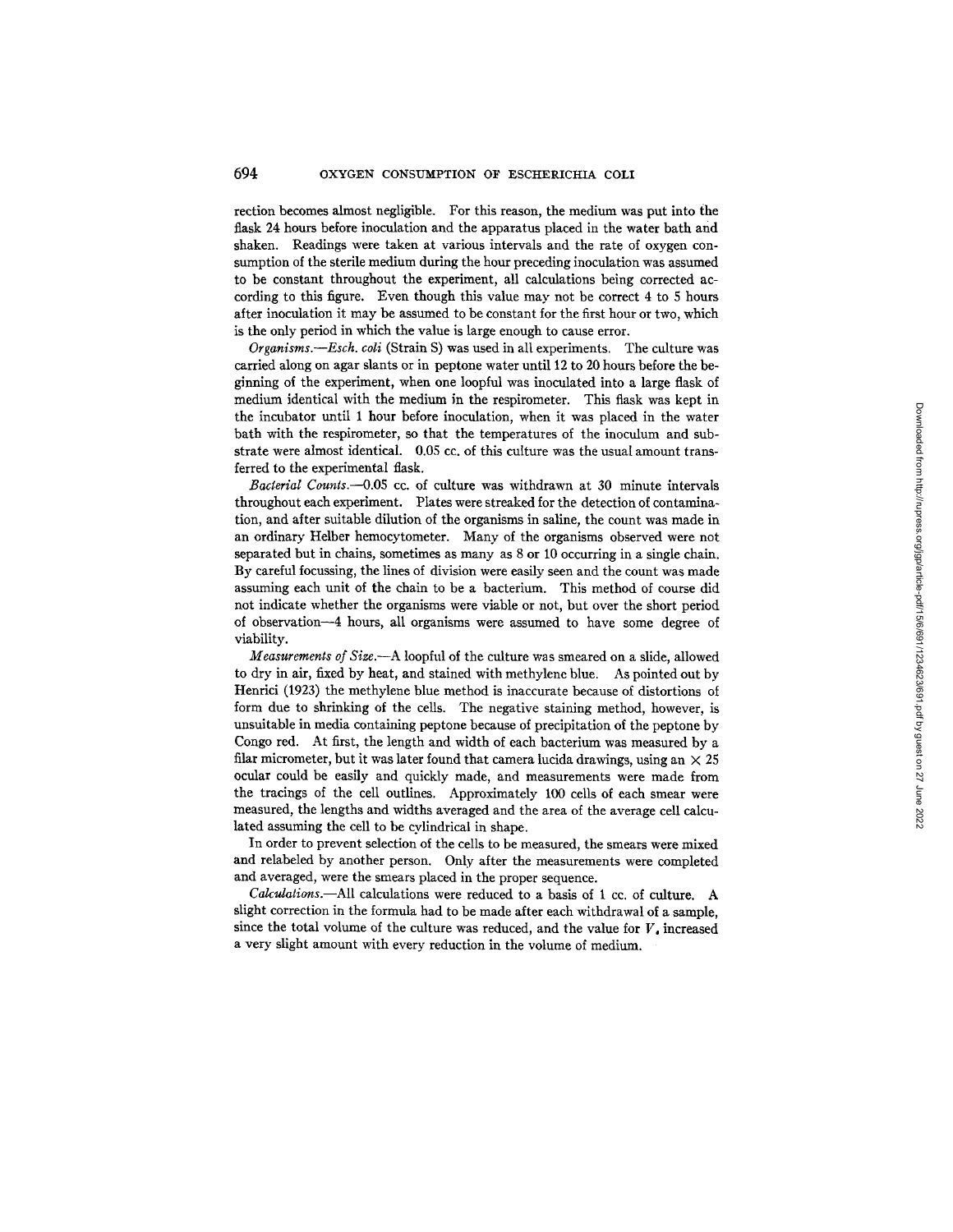#### **DONALD S. MARTIN" 695**

It is obvious from the above that the measurement of the rate of oxygen utilization of the culture was not continuous, because of the time allowed for equilibrium to be regained after withdrawal of the sample. For this reason the oxygen consumption per minute per bacterium had to be calculated indirectly, since the actual number of bacteria per cc. of medium was not known during the observed period.

Buchanan's (1930) formula for the determination of the amount of chemical change per single cell per unit time was used as the basis for the calculations. This formula is:

$$
m = \frac{2.303 \text{ S log } b/B}{t(b - B)}
$$

where  $m =$  amount of substance produced (or oxygen consumed) per cell per unit time

 $S =$  total amount of substance produced (or oxygen consumed) per time t

 $B =$  number of bacteria present at beginning

 $b =$  number of bacteria present at time t

The formula is based on the assumptions that  $m$  is constant throughout the period of observation and that growth is logarithmic. As will be demonstrated later,  $m$  is not constant but varies with the phases of the life cycle. For the purpose of calculation m is considered constant for only the relatively short period of actual observation of the movement of the drop, and is calculated separately from the data obtained during each observation period.

Since there is no actual count of the organisms at the time of the first reading of the position of the drop, the value  $B$  must be calculated. The formula used for this was as follows:

Let  $a =$  number of organisms present at time 0

- $B =$  number of organisms present at time x (time of first reading of position of drop)
- $b =$  number of organisms present at time  $x + t$  (time of second reading of position of drop)

 $g =$  generation time during interval  $x + t$ 

$$
b = a 2^{x+t/a}
$$

$$
B = a 2^{x/a}
$$

Assuming g to be constant during the relatively short interval 
$$
x + t
$$
, and solving for  $B$  —

$$
\log B = \frac{x}{x+t} (\log b - \log a) + \log a
$$

Placing the value for  $B$  in Buchanan's equation,  $m$  may be calculated. The calculations of the first period in Table I is presented as an example:

The experimental flask contained 5.0 cc. of sterile medium and 0.5 cc. of 1  $\mu$ NaOH in the well. The control flask contained 1.0 cc. of sterile medium. After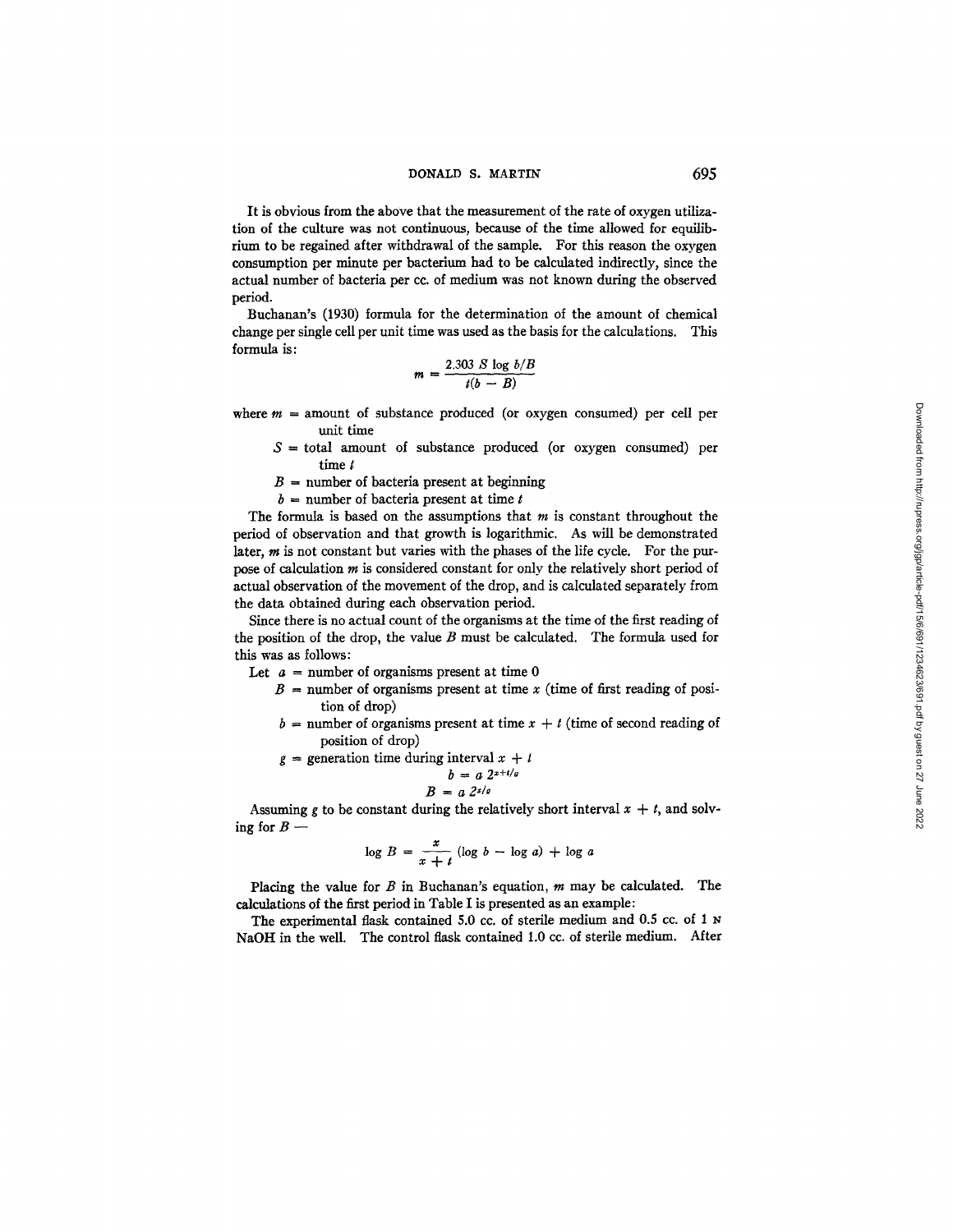23 hours in the water bath under the same conditions as were present during the experiment, it was found that the drop moved a distance of 0.18 cm. in 60 minutes, a rate of 0.0006 cm. per minute per cc. of medium.

The barometric pressure was 760.4. Calculating according to the formula for the respirometer:

$$
0.0006 \times 8.214 \times 10^{-3} \times \left(\frac{23.11 + 30.56}{23.11}\right) \left(\frac{760.4 - 47.9}{760.4}\right) \left(\frac{273}{273 + 37.5}\right) =
$$

 $0.0941 \times 10^{-4}$  cc. of oxygen consumed per minute per cc. of sterile medium.

(Inasmuch as the  $CO<sub>2</sub>$  formed in the control flask was not removed by NaOH and the X.Q. was unknown, this value should more properly be called the medium correction rather than the actual oxygen consumption of the medium).

The experimental flask was then inoculated with 0.05 cc. of a 12 hour culture containing  $421 \times 10^6$  organisms per cc., giving an initial concentration of 4.17  $\times$  10<sup>6</sup> organisms per cc. in the 5.05 cc. of medium in the flask. 12 minutes after inoculation the position of one end of the drop was 5.51 on the scale, and 30 minutes after inoculation the reading was 5.70, a movement of the drop through a distance of 0.19 cm. in 18 minutes.

Calculating by the same formula ( $V_e$  now becoming 30.51 because of the increase in the volume of the medium to 5.05 cc.) the total oxygen consumption was  $2.982 \times 10^{-3}$  cc.

5.05 cc. of sterile medium would account for  $0.855 + 10^{-3}$  cc. in 18 minutes leaving  $2.127 + 10^{-3}$  cc. as the oxygen consumption of the organisms *per se*. Reducing this to oxygen consumption per cc. of culture it becomes  $0.4212 \times$  $10^{-3}$  cc.

At time of inoculation there were  $4.17 \times 10^6$  organisms per cc. (a). 30 minutes later there were 5.58  $\times$  10<sup>6</sup> organisms per cc. (b). Calculating the organisms per cc. 12 minutes after inoculation  $(x)$ :

$$
\log B = \frac{12}{12 + 18} (\log 5.58 \times 10^6 - \log 4.17 \times 10^6) + \log 4.17 \times 10^6
$$

$$
\log B = 6.6708
$$

$$
B = 4.686 \times 10^6
$$

Substituting into Buchanan's formula

$$
m = \frac{2.303 \times 0.4212 \times 10^{-3} \log \frac{5.58 \times 10^{6}}{4.686 \times 10^{6}}}{18 (5.58 \times 10^{6} - 4.686 \times 10^{6})}
$$
  
= 4.57 × 10<sup>-12</sup>

 $=$  the average oxygen consumption per minute per organism during the period 12 to 30 minutes from inoculation.

All subsequent periods are calculated in the same way.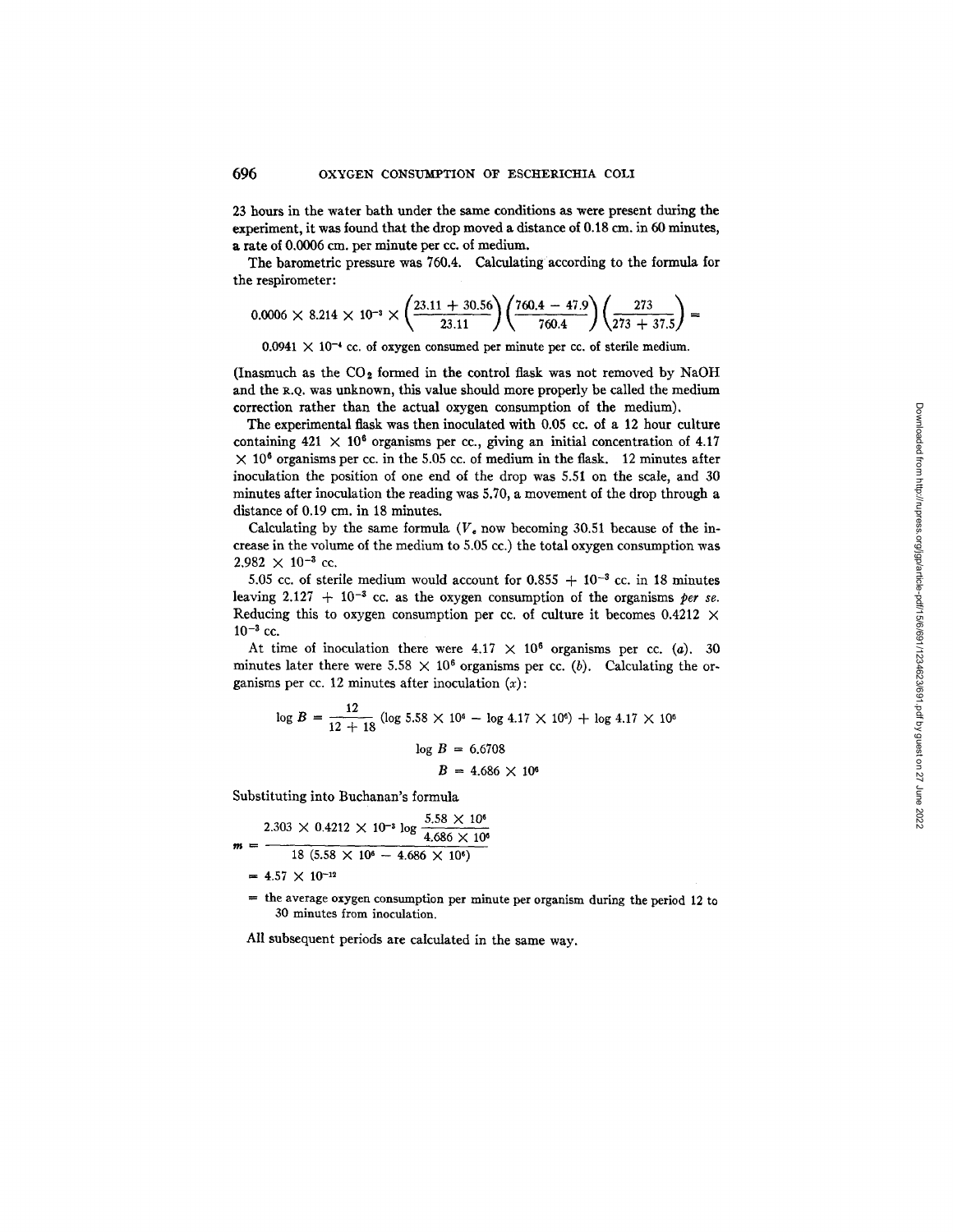## DONALD S. MARTIN 697

Eighteen experiments were done and the measurements of the average surface area of the organisms were carried out in eight. Because of the individual variations in each experiment, the results are better considered separately rather than averaged. The tables and graphs of three representative experiments are presented.

| <b>TABLE</b> |  |
|--------------|--|
|--------------|--|

## *Inoculum 0.05 Cc. of a 12.0 Hour Peptone Water Culture Containing*  $421 \times 10^6$ *Organisms Per Cc.*

*(a)* 

| Time from<br>inoculation | No. of organisms<br>per $cc. \times 10^5$ | Log No. of<br>organisms per cc. | Average length<br>of organisms | Average<br>diameter of<br>organisms | Average area             |  |
|--------------------------|-------------------------------------------|---------------------------------|--------------------------------|-------------------------------------|--------------------------|--|
| min.                     |                                           |                                 | $cm. \times 10^{-4}$           | cm. $\times 10^{-4}$                | sq. $cm. \times 10^{-8}$ |  |
| Ω                        | 4.17                                      | 6.620                           | 1.83                           | 0.61                                | 4.09                     |  |
| 30                       | 5.58                                      | 6.747                           | 2.17                           | 0.66                                | 5.19                     |  |
| 60                       | 9.05                                      | 6.957                           | 2.75                           | 0.80                                | 7.92                     |  |
| 90                       | 24.5                                      | 7.389                           | 3.22                           | 0.76                                | 8.59                     |  |
| 120                      | 67.0                                      | 7.826                           | 2.35                           | 0.73                                | 6.23                     |  |
| 150                      | 151.9                                     | 8.182                           | 2.18                           | 0.64                                | 5.02                     |  |
| 180                      | 343.0                                     | 8.535                           | 1.97                           | 0.64                                | 4.61                     |  |
| 210                      | 900.0                                     | 8.954                           | 1.72                           | 0.56                                | 3.52                     |  |
| 240                      | 1850.0                                    | 9.267                           | 1.42                           | 0.53                                | 2.81                     |  |

| Time from<br>inoculation | O <sub>2</sub> consumption<br>per cc. of medium<br>during<br>observed period | $O2$ consumption<br>per min.<br>per cc. of medium | Log<br>$O2$ consumption<br>per min.<br>per cc. of medium | $O2$ consumption<br>per min.<br>per organism |
|--------------------------|------------------------------------------------------------------------------|---------------------------------------------------|----------------------------------------------------------|----------------------------------------------|
| min.                     | $cc. \times 10^{-3}$                                                         | $cc. \times 10^{-4}$                              |                                                          | $cc. \times 10^{-12}$                        |
| $12 - 30$                | 0.4212                                                                       | 0.234                                             | $\overline{5}.369$                                       | 4.57                                         |
| $40 - 60$                | 0.9760                                                                       | 0.488                                             | $\overline{5}$ . 688                                     | 6.31                                         |
| $70 - 90$                | 3.372                                                                        | 1.686                                             | 4.227                                                    | 9.43                                         |
| 100-120                  | 7.296                                                                        | 3.648                                             | $\overline{4}$ .562                                      | 7.47                                         |
| $130 - 150$              | 14.84                                                                        | 7.42                                              | 4.870                                                    | 6.44                                         |
| 160-180                  | 27.00                                                                        | 13.50                                             | 3.130                                                    | 5.10                                         |
| 190-202                  | 30.72                                                                        | 25.60                                             | 3.408                                                    | 4.44                                         |
| 204-210                  | 17.06                                                                        | 28.43                                             | $\overline{3}$ .454                                      | 3.47                                         |
| 220–230                  | 32.54                                                                        | 32.54                                             | $\overline{3}$ .512                                      | 2.52                                         |
| $232 - 240$              | 26.24                                                                        | 32.80                                             | $\overline{3}$ .516                                      | 1.95                                         |
| 250-260                  | 40.50                                                                        | 40.5                                              | 3.607                                                    |                                              |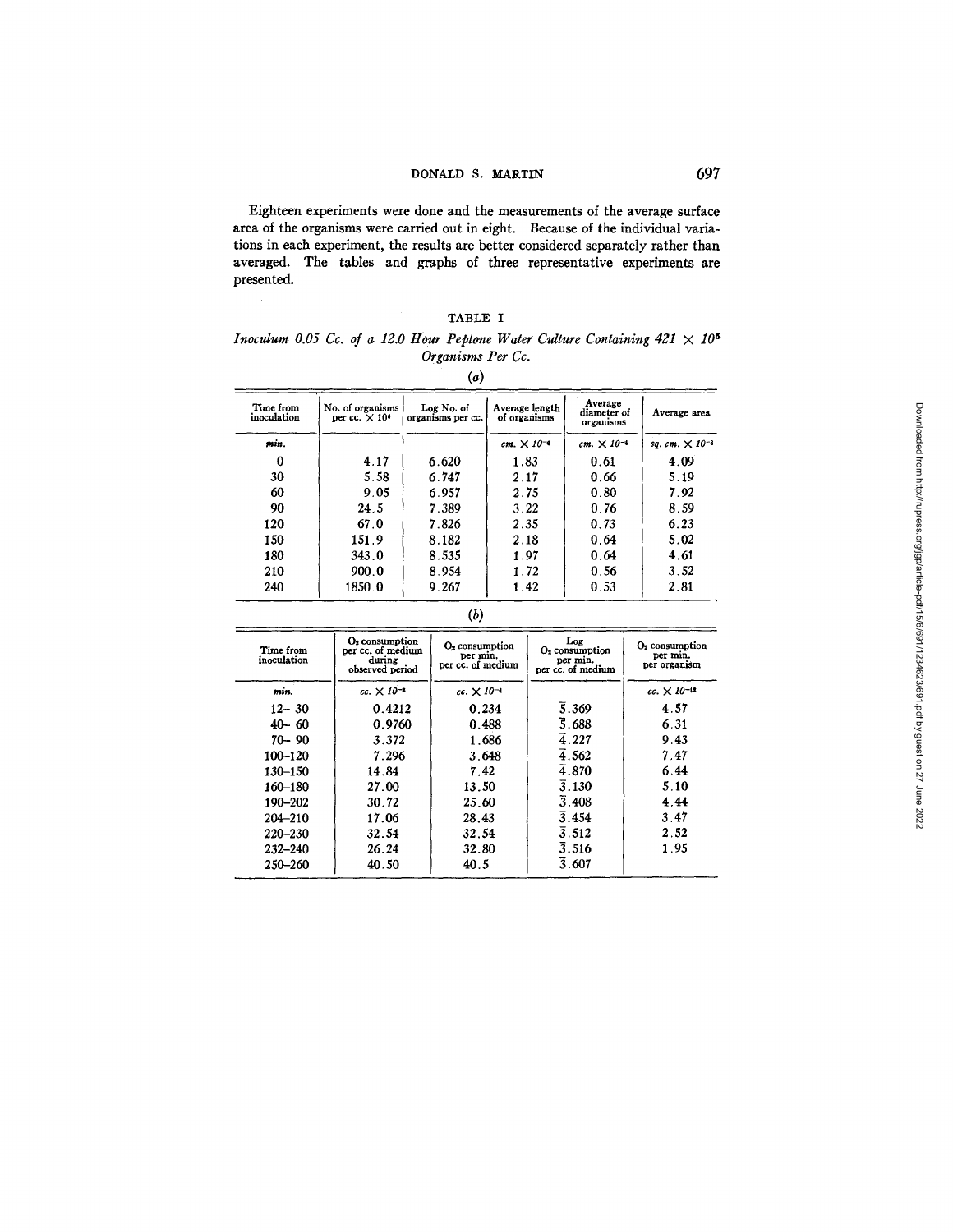

FIG. 2. Graphs of data in Table I.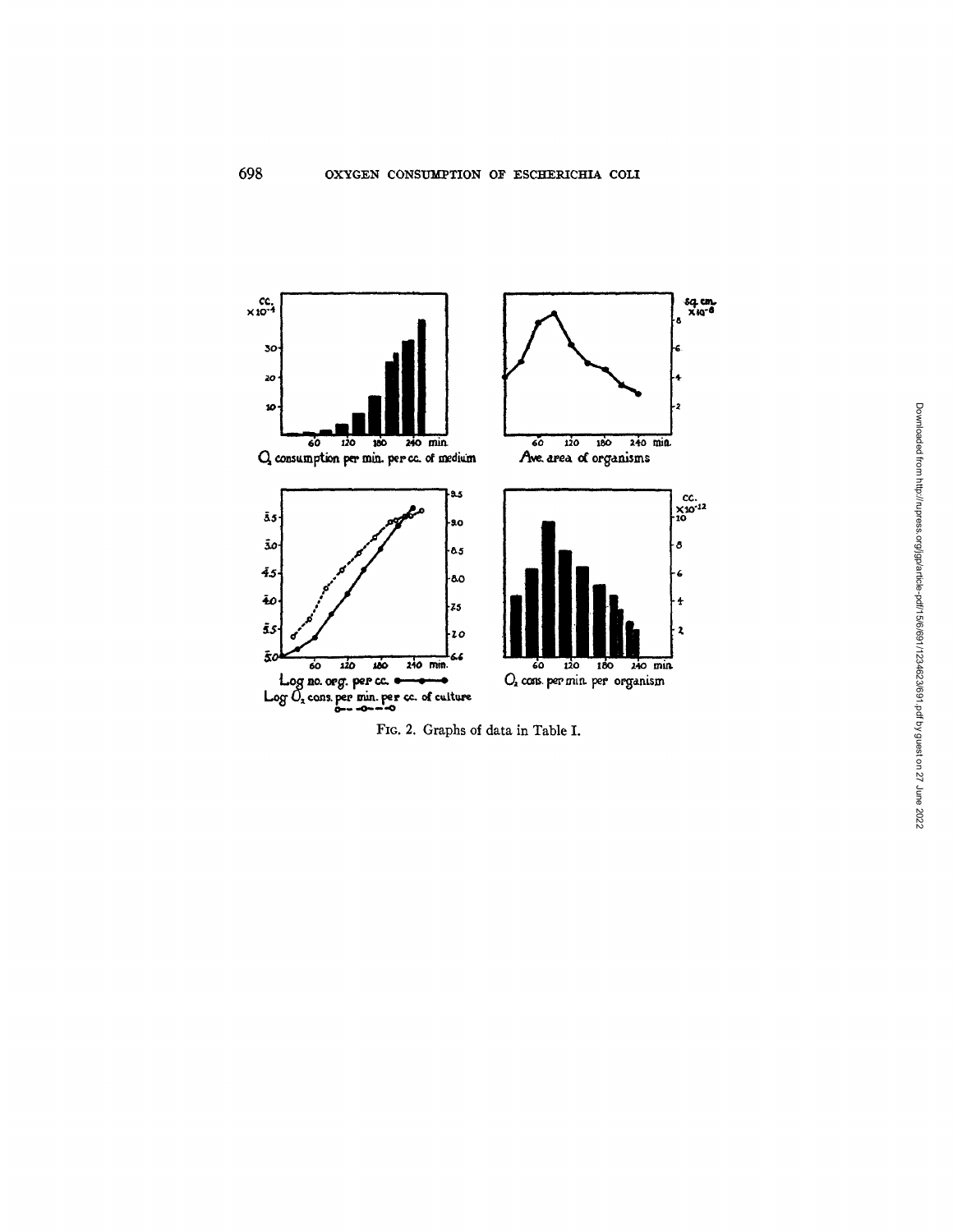# TABLE II

#### *Inoculum 0.05 Cc. of an 18.0 Hour Peptone Water Culture Containing 503*  $\times$  *10*<sup>6</sup> *Organisms Per Cc.*

*(a)* 

| Time from<br>inoculation | No. of organisms<br>per cc. $\times 10^6$ | Log. No. of<br>organisms per cc. | Average length<br>of organisms | Average<br>diameter of<br>organisms | Average area             |
|--------------------------|-------------------------------------------|----------------------------------|--------------------------------|-------------------------------------|--------------------------|
| min.                     |                                           |                                  | $cm. \times 10^{-4}$           | $cm. \times 10^{-4}$                | sq. cm. $\times 10^{-3}$ |
| 0                        | 4.98                                      | 6.697                            | 1.95                           | 0.47                                | 3.23                     |
| 30                       | 9.44                                      | 6.975                            | 2.17                           | 0.49                                | 3.71                     |
| 60                       | 13.85                                     | 7.141                            | 3.15                           | 0.65                                | 7.10                     |
| 90                       | 53.12                                     | 7.725                            | 2.67                           | 0.59                                | 5.49                     |
| 120                      | 125.6                                     | 8.099                            | 2.39                           | 0.59                                | 4.98                     |
| 150                      | 285.0                                     | 8.455                            | 2.13                           | 0.58                                | 4.41                     |
| 180                      | 650.0                                     | 8.813                            | 1.87                           | 0.55                                | 3.71                     |
| 210                      | 1125.0                                    | 9.051                            |                                |                                     |                          |
| 240                      | 2125.0                                    | 9.327                            |                                |                                     |                          |
| 270                      | 3100.0                                    | 9.491                            |                                |                                     |                          |

**(b)** 

| Time from<br>inoculation | $O2$ consumption<br>per cc. of medium<br>during<br>observed period | $O3$ consumption<br>per min.<br>per cc. of medium | Log<br>$O2$ consumption<br>per min.<br>per cc. of medium | $O2$ consumption<br>per min.<br>per organism |
|--------------------------|--------------------------------------------------------------------|---------------------------------------------------|----------------------------------------------------------|----------------------------------------------|
| min.                     | $cc. \times 10^{-4}$                                               | $cc. \times 10^{-4}$                              |                                                          | $cc. \times 10^{-12}$                        |
| $10 - 30$                | 0.654                                                              | 0.327                                             | $\overline{5}$ .515                                      | 4.26                                         |
| $40 - 60$                | 2.258                                                              | 1.129                                             | $\overline{4}$ .053                                      | 9.24                                         |
| $70 - 90$                | 5.510                                                              | 2.755                                             | 4.440                                                    | 7.86                                         |
| 100-120                  | 9.670                                                              | 4.835                                             | 4.684                                                    | 5.06                                         |
| 130-150                  | 20.08                                                              | 10.04                                             | 3.002                                                    | 4.56                                         |
| 160-180                  | 43.34                                                              | 21.67                                             | 3.336                                                    | 4.33                                         |
| 190-210                  | 48.70                                                              | 24.35                                             | 3.386                                                    | 2.58                                         |
| 220-240                  | 54.82                                                              | 27.41                                             | 3.438                                                    | 1.58                                         |
| 250-270                  | 51.70                                                              | 25.85                                             | 3.412                                                    | 0.94                                         |
| 280-300                  | 46.92                                                              | 23.46                                             | 3.370                                                    |                                              |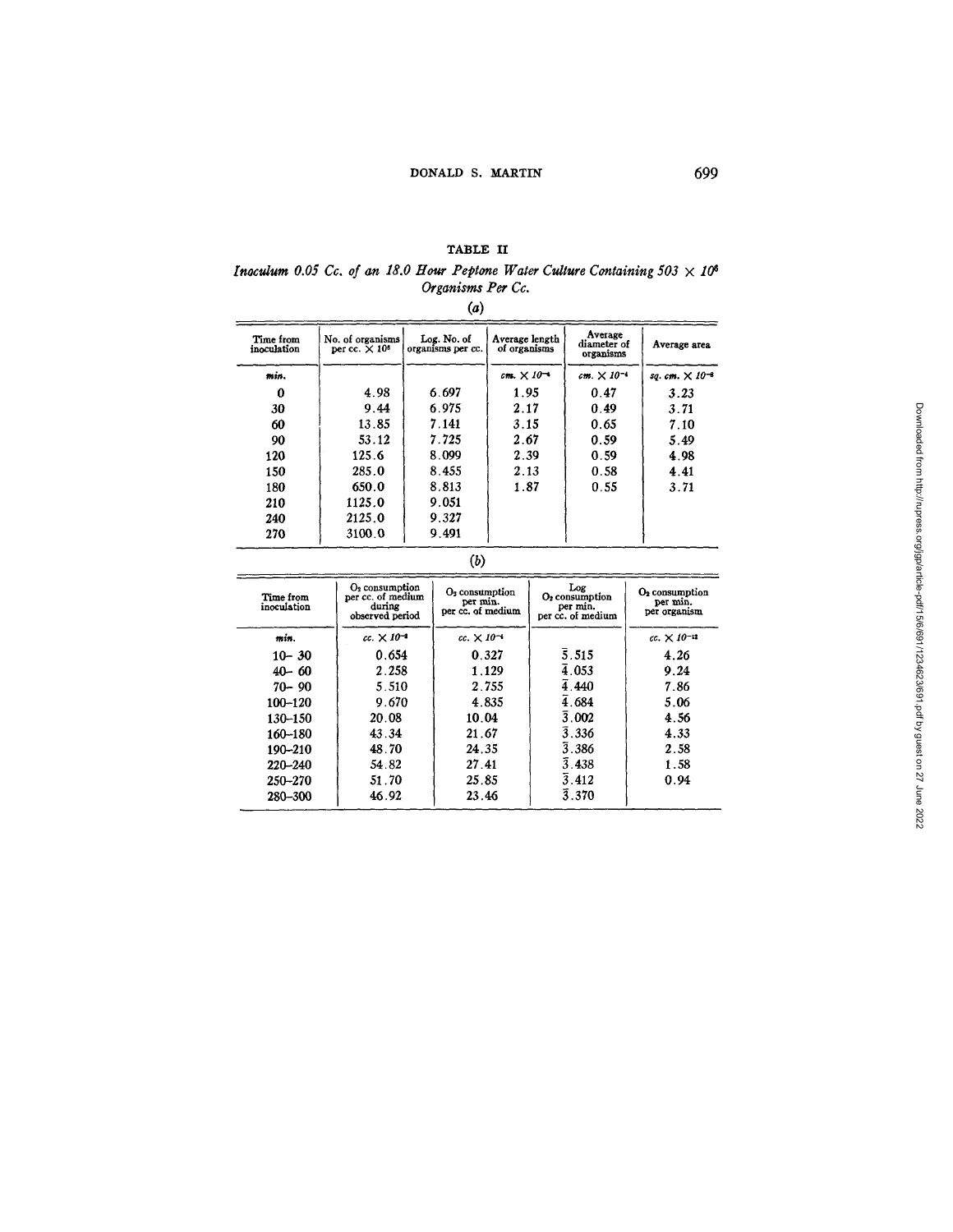

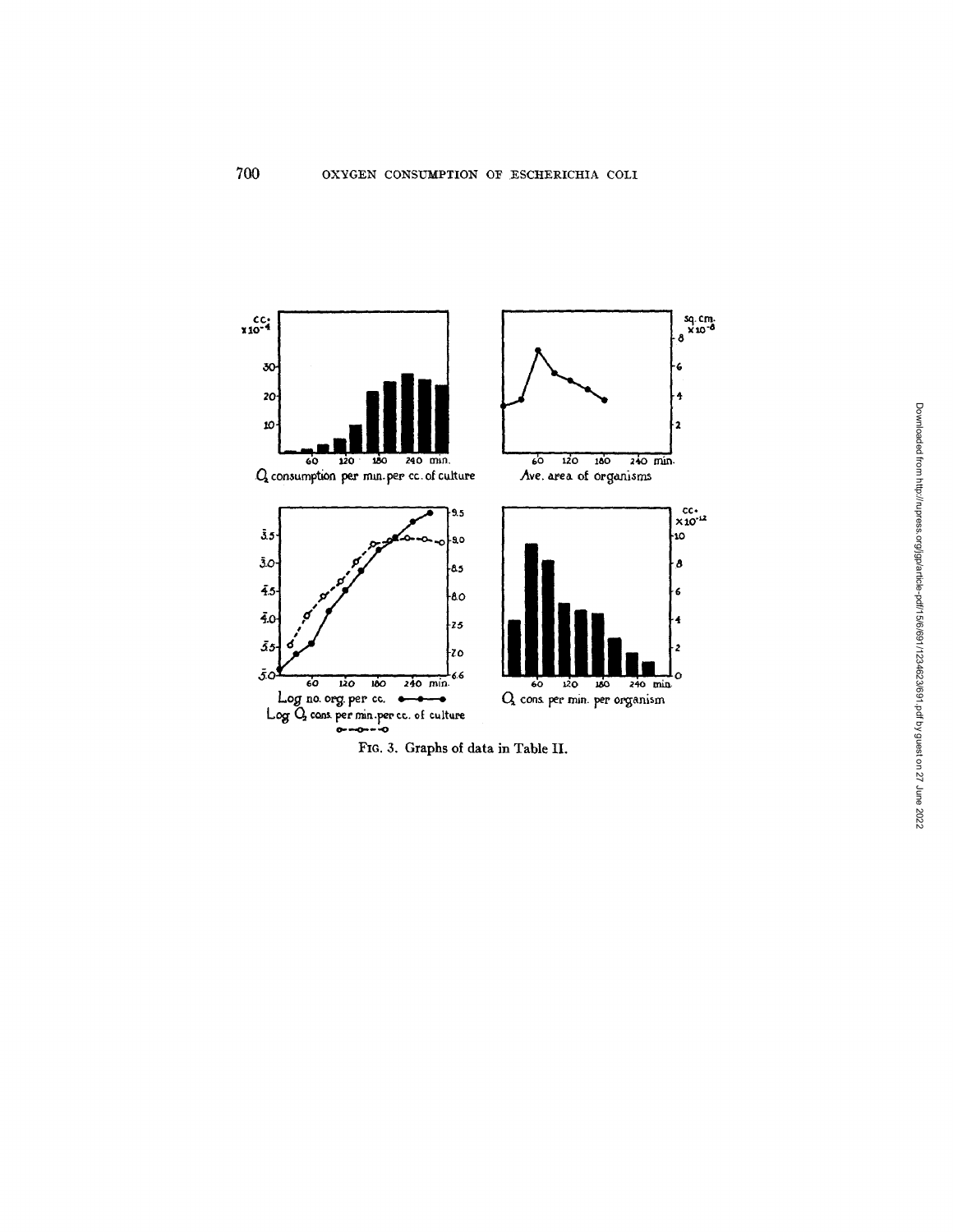## TABLE III

*Inoculum 0.02 Cc. of a 20.0 Hour Peptone Water Culture Containing 565*  $\times$  *10*<sup>6</sup> *Organisms Per Co.* 

*(a)* 

| Time from<br>inoculation | No. of organisms<br>per cc. $\times 10^6$ | Log No. of<br>organisms per cc. | Average length<br>of organisms |                      | Average area             |  |
|--------------------------|-------------------------------------------|---------------------------------|--------------------------------|----------------------|--------------------------|--|
| min.                     |                                           |                                 | $cm. \times 10^{-4}$           | $cm. \times 10^{-4}$ | $sq. cm. \times 10^{-4}$ |  |
| 0                        | 2.25                                      | 6.352                           |                                |                      |                          |  |
| 30                       | 2.50                                      | 6.398                           |                                |                      |                          |  |
| 60                       | 3.80                                      | 6.580                           | 2.05                           | 0.50                 | 3.61                     |  |
| 90                       | 5.5                                       | 6.740                           | 2.51                           | 0.52                 | 4.52                     |  |
| 120                      | 11.0                                      | 7.041                           | 3.45                           | 0.58                 | 6.82                     |  |
| 150                      | 28.0                                      | 7.447                           | 2.66                           | 0.51                 | 4.67                     |  |
| 180                      | 68.75                                     | 7.837                           | 2.41                           | 0.53                 | 4.45                     |  |
| 210                      | 155.0                                     | 8.190                           | 1.80                           | 0.52                 | 3.36                     |  |

**(b)** 

| Time from<br>inoculation | $O3$ consumption<br>per cc. of medium<br>during<br>observed period | $O2$ consumption<br>per min.<br>per cc. of medium | Log<br>$O2$ consumption<br>per min.<br>per cc. of medium | $O2$ consumption<br>per min.<br>per organism |
|--------------------------|--------------------------------------------------------------------|---------------------------------------------------|----------------------------------------------------------|----------------------------------------------|
| min.                     | $cc. \times 10^{-3}$                                               | $cc. \times 10^{-4}$                              |                                                          | $cc. \times 10^{-12}$                        |
| $10 - 30$                | 0.260                                                              | 0.130                                             | $\overline{5}.114$                                       | 5.37                                         |
| $40 - 60$                | 0.368                                                              | 0.184                                             | 5.265                                                    | 5.53                                         |
| $70 - 90$                | 0.600                                                              | 0.300                                             | 5.477                                                    | 6.17                                         |
| 100-120                  | 1.892                                                              | 0.946                                             | $\overline{5}$ .976                                      | 10.74                                        |
| 130-150                  | 3.848                                                              | 1.924                                             | 4.284                                                    | 9.23                                         |
| 160-180                  | 7.790                                                              | 3.895                                             | $\overline{4}$ .591                                      | 7.54                                         |
| 190-210                  | 14.00                                                              | 7.000                                             | $\overline{4}$ .845                                      | 5.85                                         |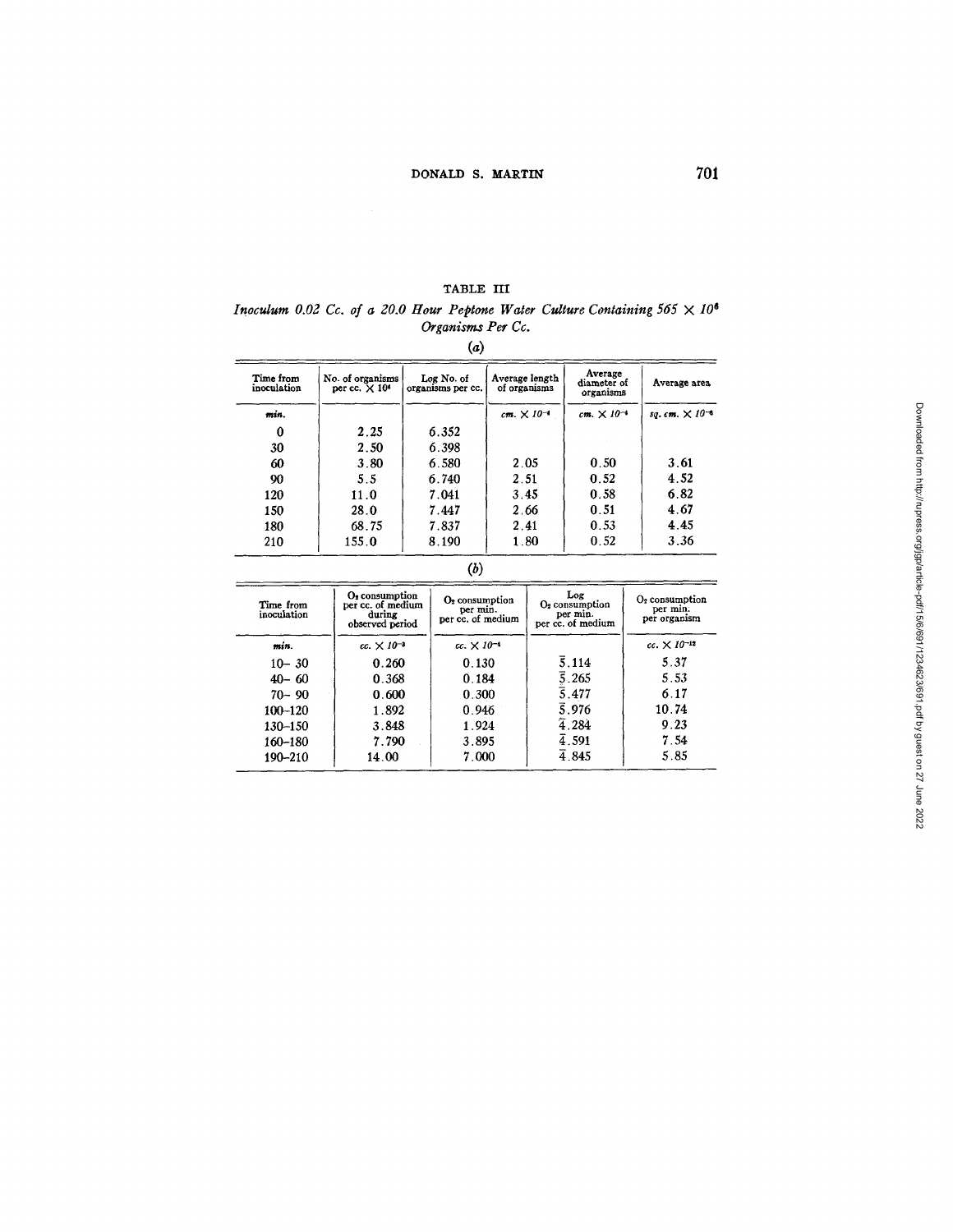

FIG. 4. Graphs of data in Table III.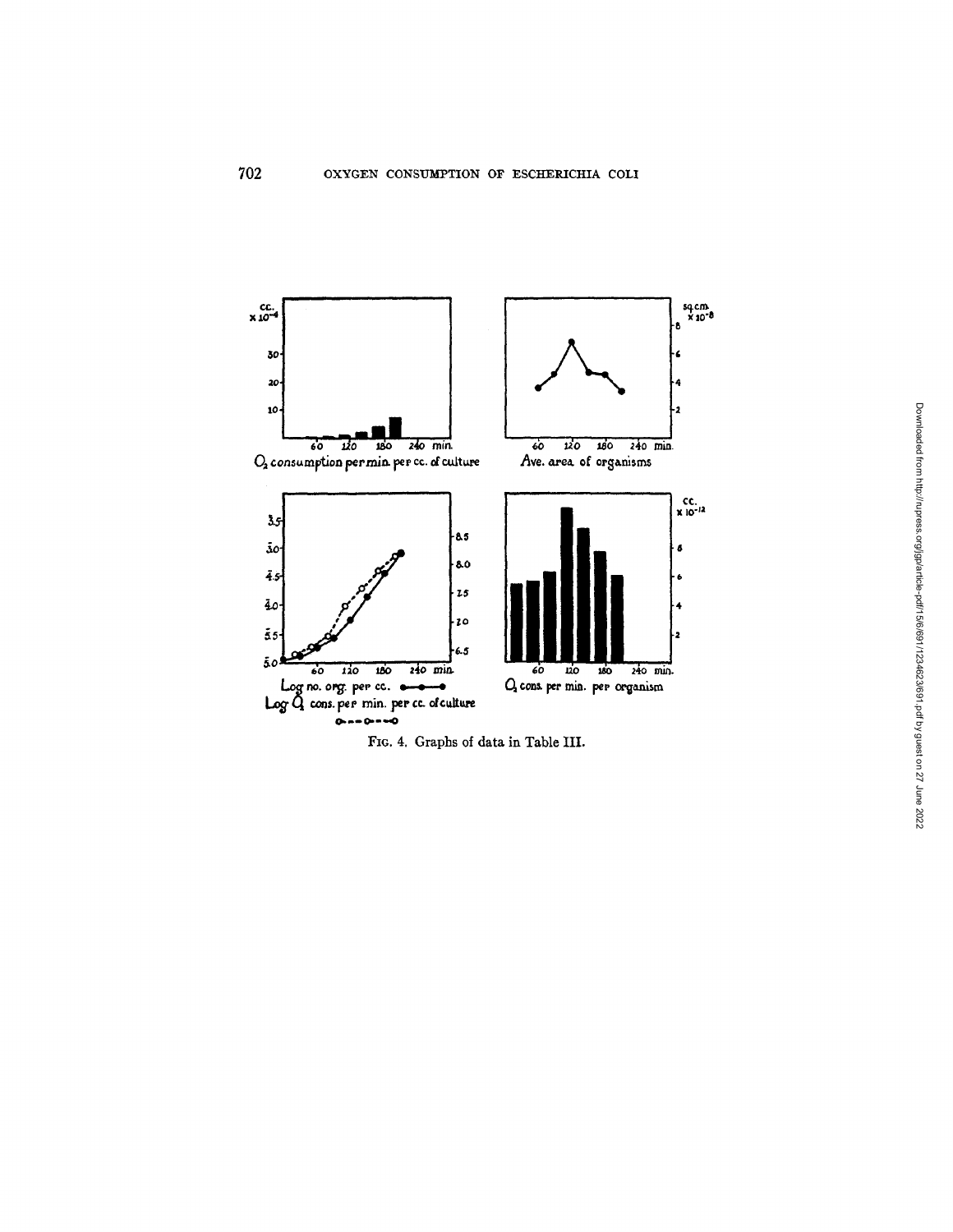DONALD S. MARTIN

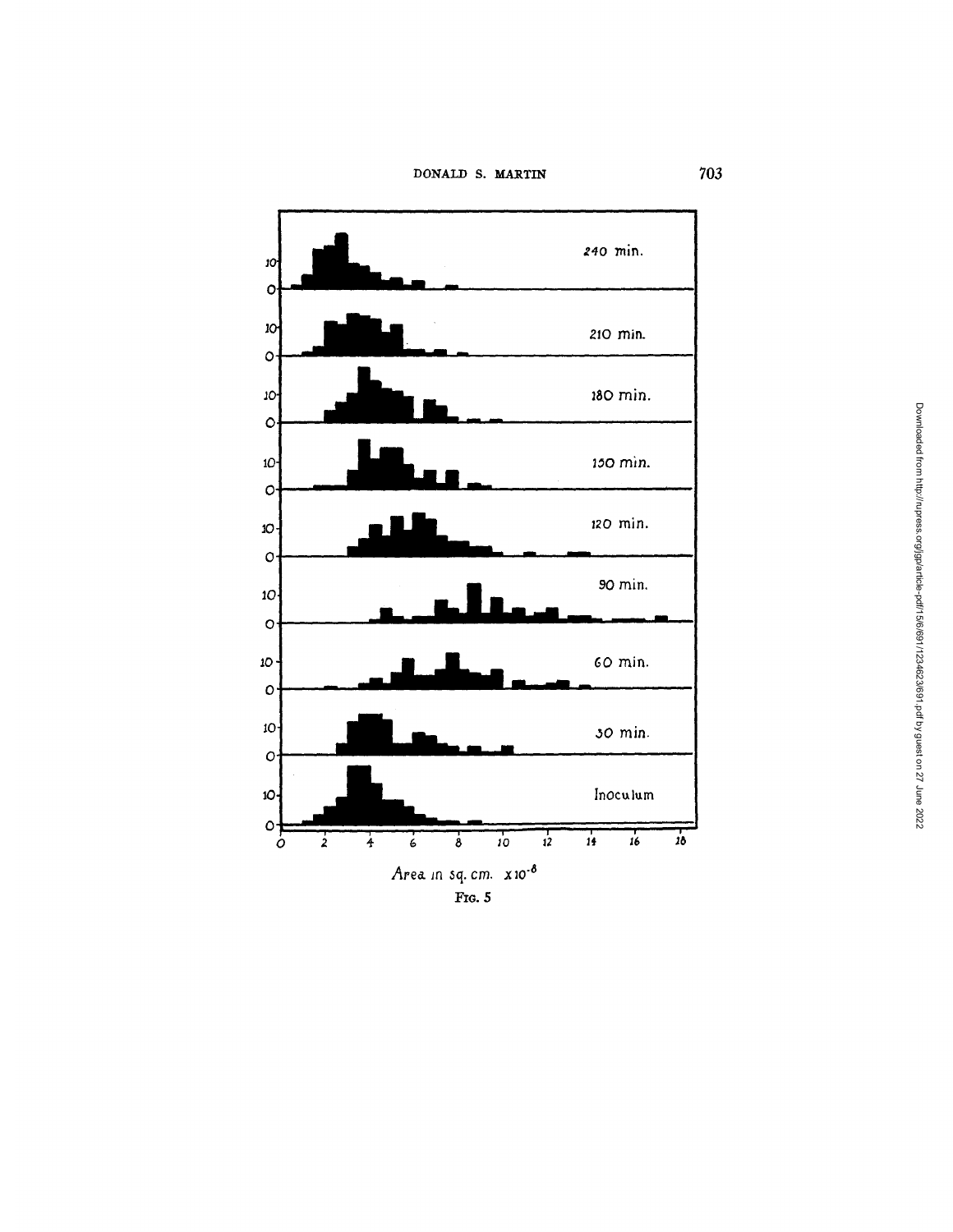#### DISCUSSION

*Rate of Growth*.—Under the conditions of these experiments, the rate of growth was usually very rapid. In one experiment (Table I, Fig. 2) an average generation time of 23.4 minutes was maintained, the culture 4 hours after inoculation attaining a concentration of 1850  $\times$  10<sup>6</sup> organisms per cc. This may be contrasted with the cell count of the inoculum which was  $421 \times 10^6$  organisms per cc. after 12 hours' growth in the same medium but under considerably less oxygen tension in the incubator. Whether this stimulating effect was due to the increased availability of oxygen or to the prompt removal of formed  $CO<sub>2</sub>$  by the NaOH was not studied. There were marked differences in the growth rates, which generally varied, as might be expected, with the age and amount of inoculum. The lag phase in these experiments lasted from 1 to  $1\frac{1}{2}$  hours before the logarithmic phase began.

*Oxygen Consumption.--In* general, the rate of oxygen consumption of the culture was proportional to the rate of growth of the cells in the culture, highest values being obtained in those experiments in which growth was most rapid. In nearly all experiments, the rate of oxygen consumption continued to rise throughout the observed period, but in several instances (Table II, Fig. 3), there was a slight falling off in the rate of oxygen utilization near the end of the experiment.

A comparison of the logarithmic curves of the rates of growth and rates of oxygen consumption is interesting. It will be noted that the logarithmic curve of the rate of oxygen consumption becomes a straight line consistently earlier than does the logarithmic growth curve, and in about one-half the experiments (Figs. 2 and 3) this logarithmic phase is apparently present at the time of the first observation--20 minutes after inoculation. The difference between these curves becomes more apparent when the rate of oxygen consumption per organism is calculated.

A period of increased metabolic rate per organism occurred near the end of the lag phase from 1 to 2 hours after inoculation. In Table I, the maximum rate was found 80-100 minutes after inoculation, in Table II it occurred from 40-60 minutes after, and in Table III 100- 120 minutes from the start of the experiment. Most of the experiments showed this phase to be during the 80-100 minute period of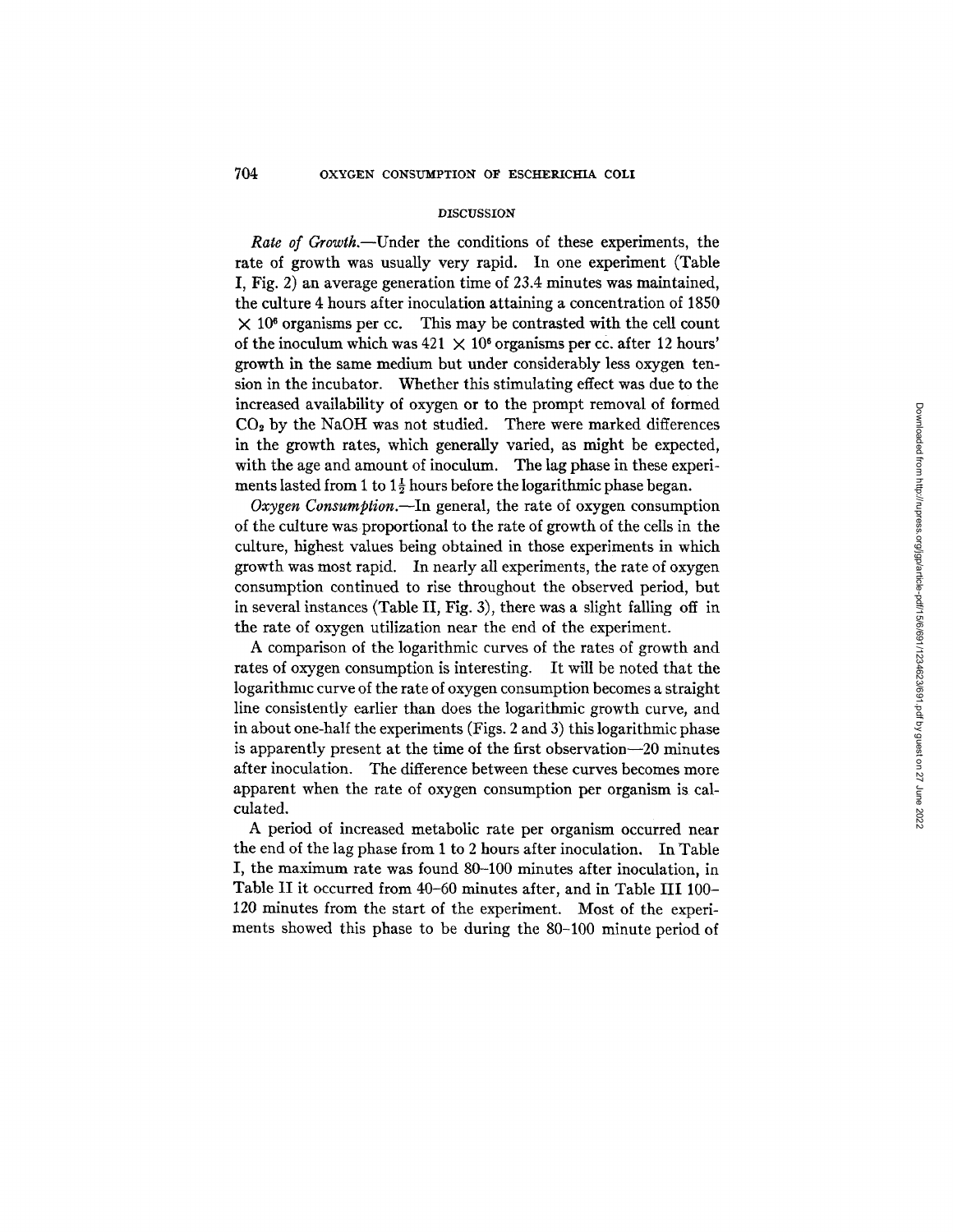#### DONALD S. MARTIN 705

observation. The protocol in Table III was from the only experiment in which the maximum was reached as late as 2 hours after inoculation. When the lag phase was prolonged the appearance time of this period of maximum rate of oxygen consumption was delayed.

Bayne-Jones and Rhees (1929) in their study of the heat production of a growing culture of *Esch. coli* noted an increased heat production per cell 2 hours after inoculation. Their figures were based on the total heat production per cell, calculating the total heat produced from the inoculation to time  $T$ . Recalculating their figures on the basis of the rate of heat production per cell modifies the shape of their curves to only a slight extent, still showing a period of markedly increased metabolic rate per cell in the early stages of growth.

Although the surface-volume ratio of the culture medium in Bayne-Jones' calorimeter was much less than that in the respirometer used in these experiments, and the rate of growth was correspondingly less, it is interesting to compare the absolute values obtained by direct calorimetry with those obtained by the indirect method.

Table 2, page 131, of the paper by Bayne-Jones and Rhees (1929) presents the data obtained on the heat production of the same strain (S) of *Esch. coli* in 2 per cent peptone water. Calculating the heat production from the 1st to 2nd hour (the period of maximum rate of heat production) it is seen that the total heat produced by the 100 cc. of culture was 7.76 gm. cals. The bacterial count at the beginning of this period was  $20.5 \times 10^6$  organisms per cc. and at the end 45.4  $\times$  10<sup>6</sup> per cc. Calculating from Buchanan's formula, the value 4.13  $\times$  10<sup>-11</sup> gm. cals. per minute per organism is obtained. Since the R.Q. is not known, the average R.Q. of protein oxidation (0.82) may be assumed for the purpose of calculation, which gives 4.825 as the caloric equivalent of 1 cc. of oxygen. Reducing gm. cals. to cc. oxygen, this figure becomes 8.56  $\times$  10<sup>-12</sup> cc. oxygen consumed per cell per minute. This is within 15 per cent of the average value obtained by indirect calorimetry during the period of maximum oxygen consumption per cell. Although the exact extent of the oxidative processes as compared with anaerobic processes taking place in the culture under these conditions has not been investigated, the close agreement between the figures obtained by these totally different methods at least suggests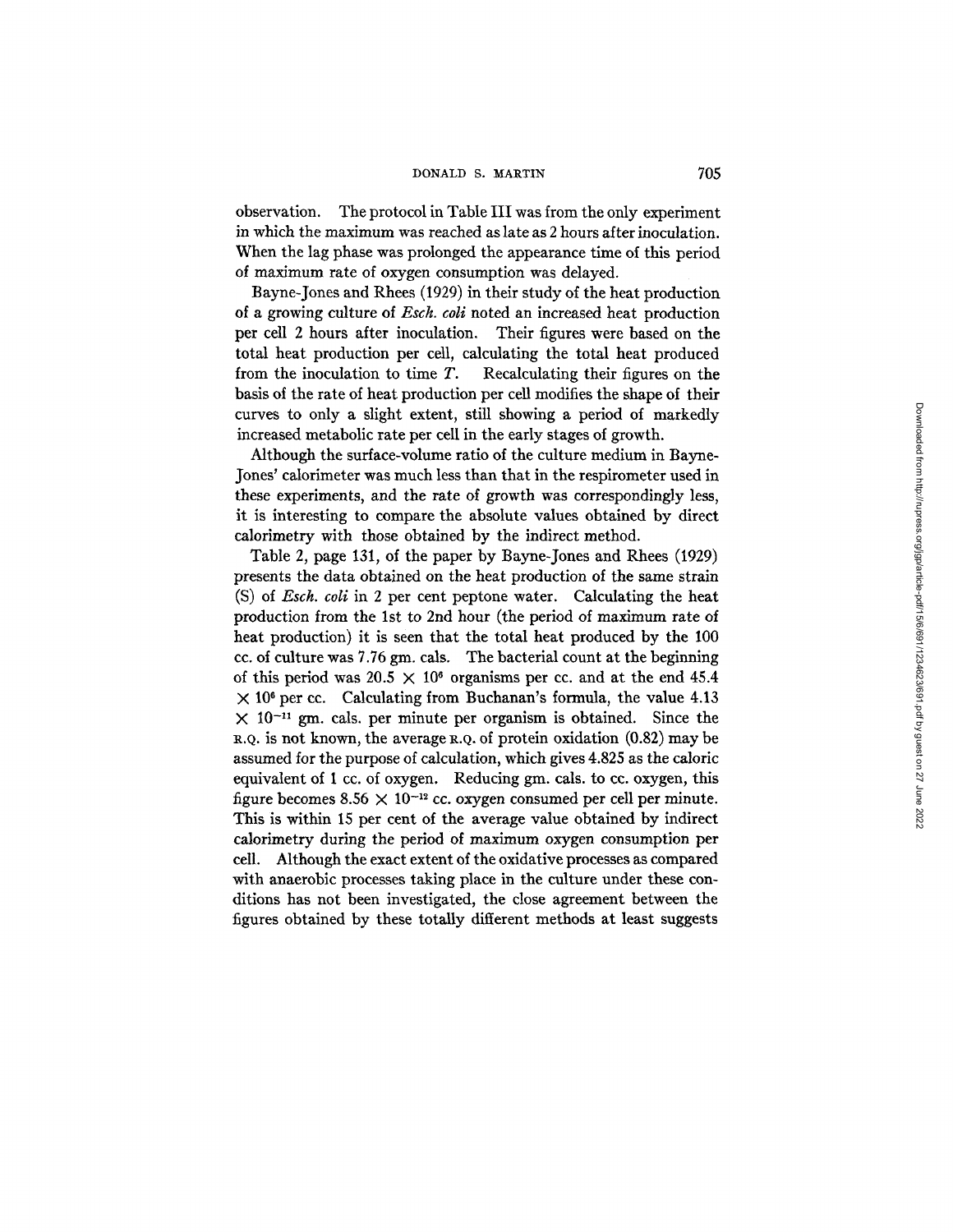that the cells derive a considerable portion of their energy from an oxidative metabolic process.

Additional evidence toward this point is brought by Walker and Winslow (1932), working on the carbon dioxide and nitrogen output of an aerated culture of bacteria of the colon group. In their abstract they state that "late in the preliminary lag period and in the phase of logarithmic increase the culture produced 40 to 100  $\times$  10<sup>-11</sup> mgm. of  $CO<sub>2</sub>$  per cell per hour." Reducing these figures to  $CO<sub>2</sub>$  per cell per minute they become 3.39  $\times$  10<sup>-12</sup> to 8.48  $\times$  10<sup>-12</sup> per minute per organism.

The similarity in magnitude of the figures obtained from direct calorimetry, carbon dioxide production, and oxygen consumption by entirely different methods and by different observers is striking.

Wohlfeil  $(1930, b)$  found that the oxygen consumption per cell decreased with time. When he plotted the relative oxygen consumption per cell as a function of the bacterial count he obtained the same shape of curve as he had previously found in measuring the oxygen consumption of saline suspensions of non-multiplying bacteria in varying concentrations. He concluded from this, that:

"The bacteria respire during growth at the beginning more intensively, not because they need more oxygen for the building up of their body substance, but only because there are fewer microbes present in the unit space and because there is more oxygen available per organism."

There are several possible explanations of his failure to find a low rate of oxygen consumption per cell in the very first stages of growth as compared with the increased rate near the end of the lag phase. One source of error may have been the relatively long periods of time over which the oxygen consumption was measured; *i.e.,* the period of low initial rate per cell may have been so short that it was missed entirely. It is also possible that the failure to correct for the oxygen consumption of the medium *per se,* which has been shown can be as great as that of the bacteria during the initial stages, might have given this apparent high initial rate per cell.

*Surface Area.--The* variations in size of the organisms in growing cultures have been studied by Henrici (1928), and Jensen (1928). The same phenomenon was noted in these experiments, but with the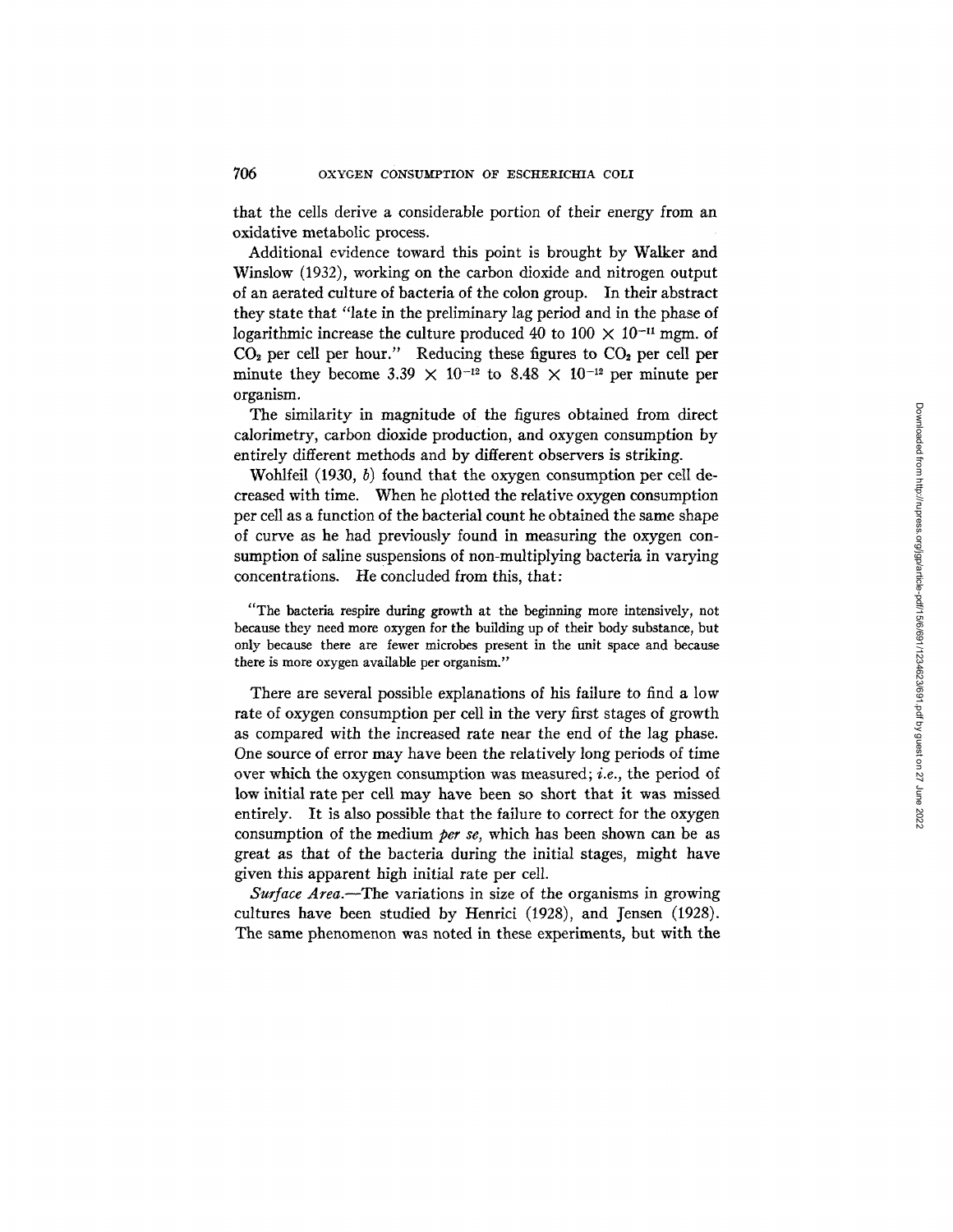added observation that the period of maximum rate of oxygen utilization per cell coincided in every instance with the period of maximum surface area of the organisms. This is brought out in Figs. 2-4, where the maximum surface area appeared at three different time intervals, namely, 90, 60, and 120 minutes after inoculation. Calculations based on the relations of surface area and oxygen consumption have been disappointing as the variations were too great to permit drawing quantitative conclusions. Some of the difficulties faced in determining an average size for the organisms in a single smear will be apparent from a glance at a frequency curve (Fig. 5) obtained from the same experiment as that in Table I. There is a very large "spread" in the size of the cells in a single smear. This is, of course, to be expected when it is considered that a large cell just before division has almost twice the surface area one of the daughter cells will have a few moments later. This great variation prohibits drawing quantitative conclusions on the basis of surface area unless many times as many cells are measured. It is interesting to note that the average area of the cells 4 hours after inoculation was less than that of the 12 hour old inoculum. This may be related to the fact that there were more than four times as many cells per cc. at this time than there were in the inoculum.

The similarity in the shape of the area-time curve and the shape of the curve of the rate of oxygen consumption per organism suggests that the metabolism of the cell is related in some way to the surface area of the cell, but the data presented do not bear this out quantitatively. There are so many other factors of great importance in determining the rate of energy metabolism that further conclusions seem unjustified.

#### **SUMMARY**

The oxygen consumption of rapidly growing cultures of *Esch. coli*  (S) have been measured by means of Fenn's respirometer.

The rate of oxygen consumption of a growing culture uniformly attains a phase of logarithmic increase before the growth curve of the organisms becomes logarithmic.

The rate of oxygen consumption per cell increases rapidly from the time of inoculation to a point of maximum respiration near the end of the lag phase of the growth curve, followed by a gradual decrease in the respiratory rate.